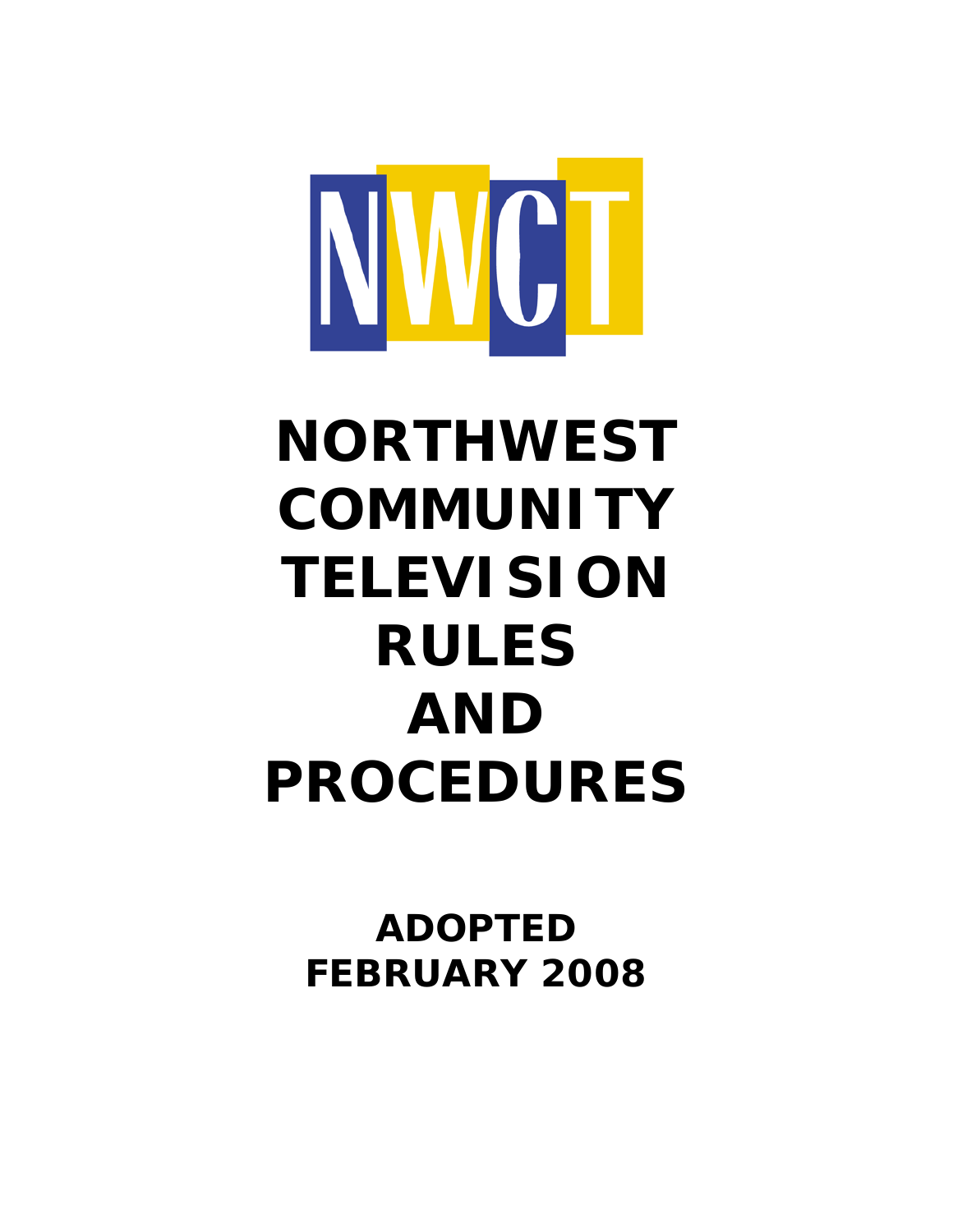# **NORTHWEST COMMUNITY TELEVISION RULES AND PROCEDURES TABLE OF CONTENTS**

| XI. Procedures for Handling Alleged Prohibited Content  12 |
|------------------------------------------------------------|
|                                                            |
|                                                            |
|                                                            |
|                                                            |
|                                                            |

# ATTACHMENTS

- A. Program Content on Public Access Channels Administration
- B. Public Access Political Candidates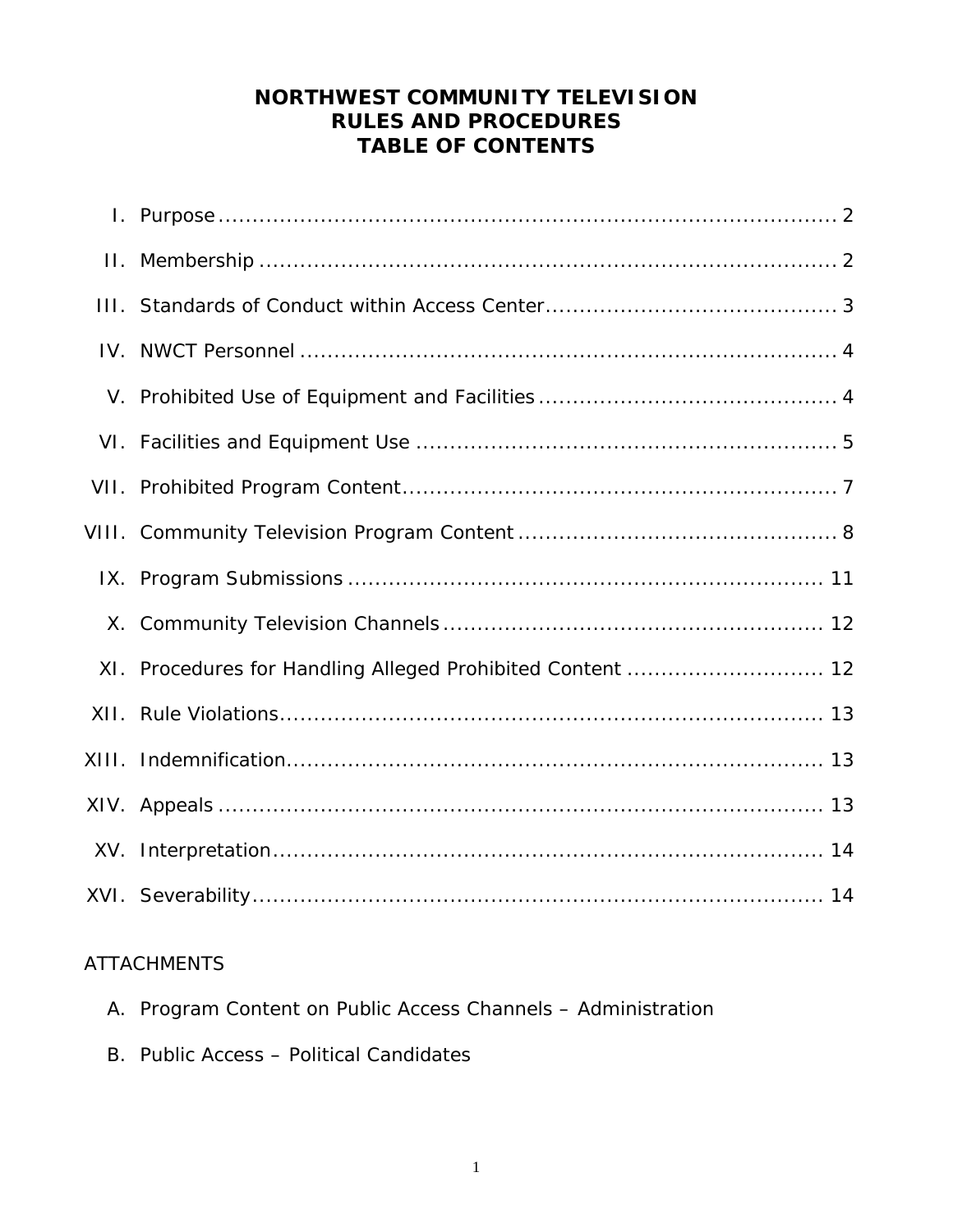# **NORTHWEST COMMUNITY TELEVISION RULES AND PROCEDURES GOVERNING THE USE OF EQUIPMENT, FACILITIES AND (ACCESS) COMMUNITY TELEVISION CHANNELS BY THE PUBLIC**

#### **I. PURPOSE**

The purpose of these rules and procedures is to manage community television equipment, facilities, and access channels in a fair and equitable manner. Individuals using community television equipment, facilities, and/or channels are required to conform to these rules and procedures.

#### **II. MEMBERSHIP**

A. Eligibility.

To use community television equipment and facilities an individual must be a member. To be eligible for membership an individual must be a resident of the franchise area which includes the suburbs of Brooklyn Center, Brooklyn Park, Crystal, Golden Valley, Maple Grove, Medicine Lake, New Hope, Osseo, Plymouth, and Robbinsdale and must provide proof of residency if requested by staff. Membership expires when an individual moves out of the franchise area.

Non-residents are eligible for membership if they are using facilities and equipment on projects approved by and produced for an area non-profit corporation. The non-profit corporation will be required to furnish to NWCT copies of its Certificate of Incorporation and principle place of business proof.

B. Requirements.

If an individual is eligible for membership, he or she must then satisfactorily complete the NWCT Orientation and one of the following classes to become a member: Studio Production, Portable Camera Production, Linear Editing, or Nonlinear Editing. Upon satisfactory completion of any class, a person will be certified to use the equipment corresponding to the class completed. Members may reserve and use only the facilities and equipment they have been certified to use.

Non-residents must submit in writing a program proposal approved by the area organization. Upon approval of the proposal, a limited membership will be granted to a non-resident only for the length of time needed to complete the area project.

#### C. Representation.

Members must not represent themselves as an employee or agent of Northwest Community Television.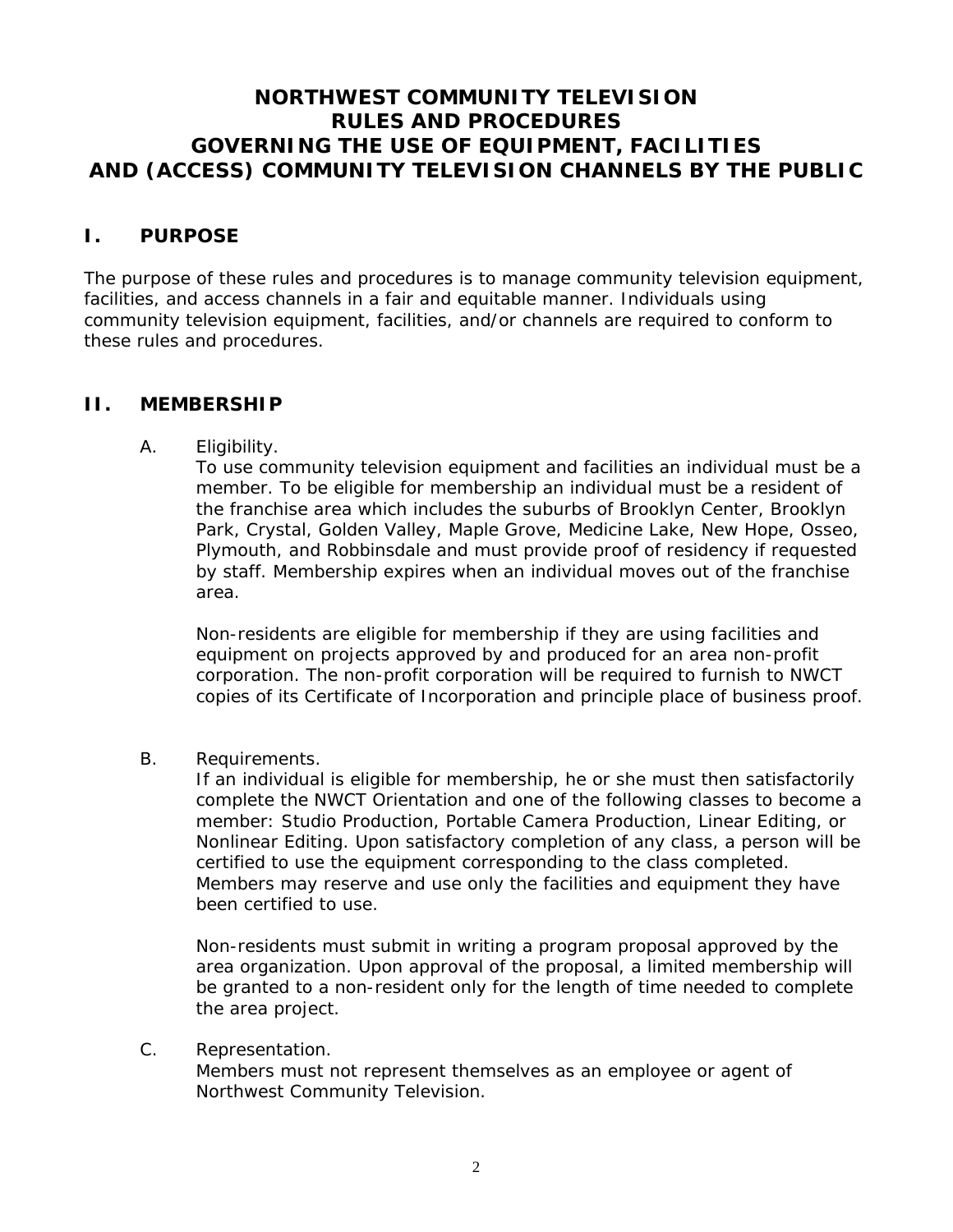# **III. STANDARDS OF CONDUCT WITHIN ACCESS CENTER**

The Northwest Community Television Corporation is a publicly owned facility. All behavior, language, and dress must at all times be appropriate for a public place. Studio managers are responsible for the safe, economical, and appropriate operation of this facility. All those using or visiting this facility must comply with their instructions and orders at all times.

- A. The following is a partial list of prohibited activities within NWCT's property. Individuals found in violation of these rules will not be allowed to remain on the premises, may suffer an immediate suspension of membership, and may be subject to further disciplinary action including fines.
	- 1. Verbal or physical abuse towards any person, including, but not limited to, NWCT staff, NWCT members, Commission members, or visitors.
	- 2. Possession or use of illegal substances or alcohol and/or weapons on the premises of the Corporation, including the Corporation parking lot and other property.
	- 3. Obscene or indecent behavior as defined under state or federal law.
	- 4. Unauthorized use or access to facilities or equipment.
	- 5. Engaging in conduct or use of equipment that may jeopardize health and safety of people or property.
	- 6. Threats to persons or property.
	- 7. Intentional destruction of equipment.
	- 8. Unauthorized installation or downloading of any software on file on Community Television computers.
	- 9. Violation of any federal, state, or local law, ordinance or regulation relating to conduct in public buildings.
	- 10. Loud or disruptive behavior.
	- 11. Misrepresentation to others of status or affiliation with the Community Television Corporation.
	- 12. Failure to thoroughly clean up and neatly put away all equipment after using Community Television Corporation facilities.
	- 13. Eating, drinking, or smoking in non-designated areas.
	- 14. Putting feet on chairs and equipment.
	- 15. Inappropriate dress.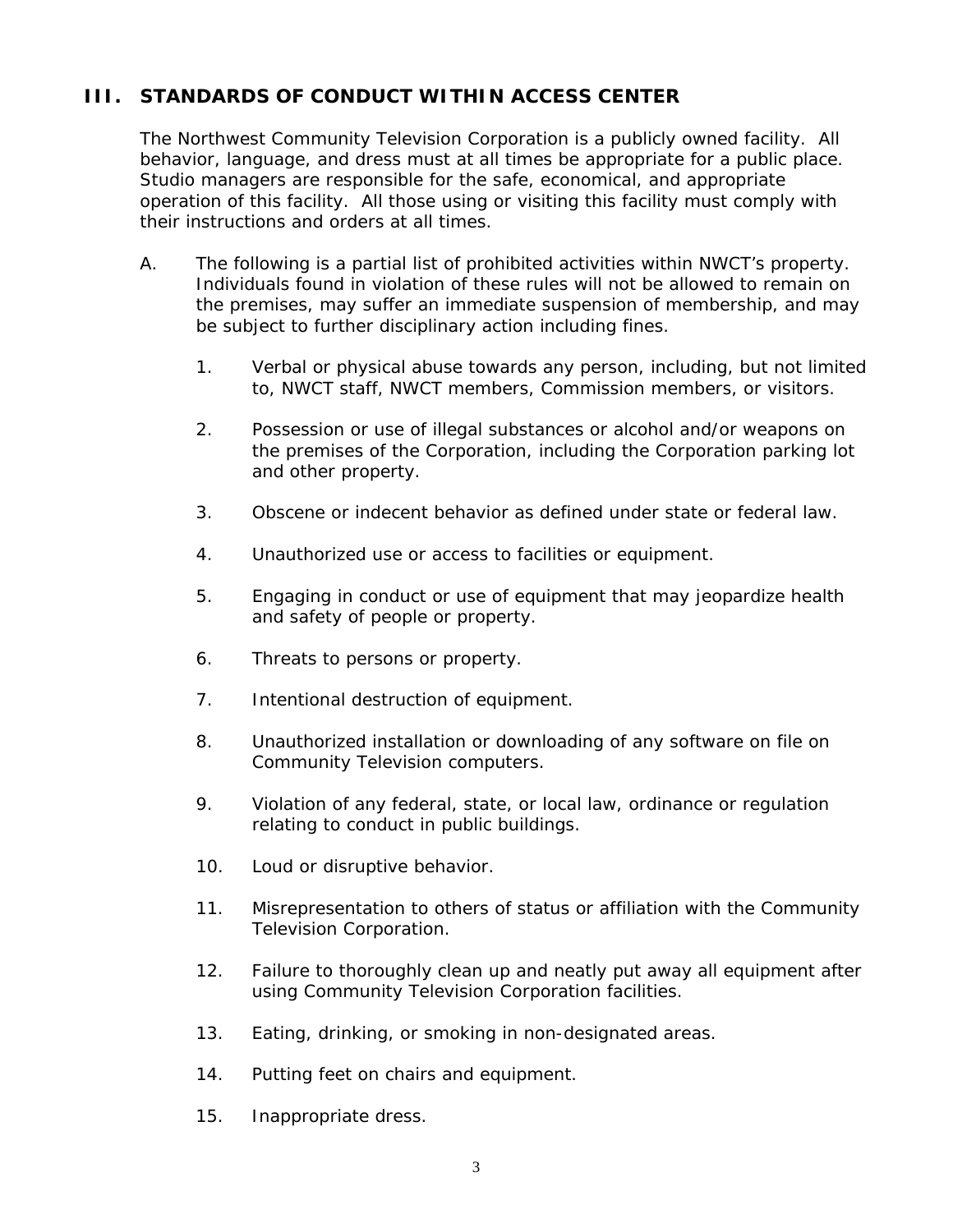- 16. Loitering.
- 17. Children (under 12) unaccompanied by an adult.
- 18. Animals, other than where necessary for production of related programming or assisting the disabled.
- B. Process of Reporting Violations. Any NWCT member, staff, or visitor who witnesses a violation of the access center conduct rules is requested to report the activity to the studio manager. If the conduct in question could pose an immediate danger to health, safety, or property the proper law enforcement authorities must be contacted immediately.
- C. Limitation on Liability. While NWCT will attempt to provide a safe, healthy, and comfortable environment for all NWCT members, staff, and visitors while in and around the access facility, it does not assume any liability either expressed or implied for a violation of these rules that results in harm to persons or property.

#### **IV. NWCT PERSONNEL**

- A. NWCT personnel are responsible for the management and care of facilities and equipment. Personnel are also responsible for teaching members the proper use of equipment. They shall also be available to assist in solving production related problems. NWCT personnel are not to be directed by members or others using equipment and facilities and they should not be relied upon to fill production crew positions or to help them organize productions.
- B. The NWCT staff has the right to utilize any forms and to adopt any procedure which is necessary to carry out the intent of these rules so long as the form or procedure is not inconsistent with these rules. A copy of all such forms or procedures shall be filed with the NWCT office.

#### **V. PROHIBITED USE OF EQUIPMENT AND FACILITIES**

- A. Members' use of facilities and equipment for the following purposes is prohibited:
	- 1. To produce any program for hire.
	- 2. To produce any ad or commercial.
	- 3. To produce or cause to be distributed any program which violates NWCT rules or any local, state or federal laws or regulations, including but not limited to laws or regulations prohibiting obscenity or obscene material; materials soliciting or promoting unlawful conduct; sexually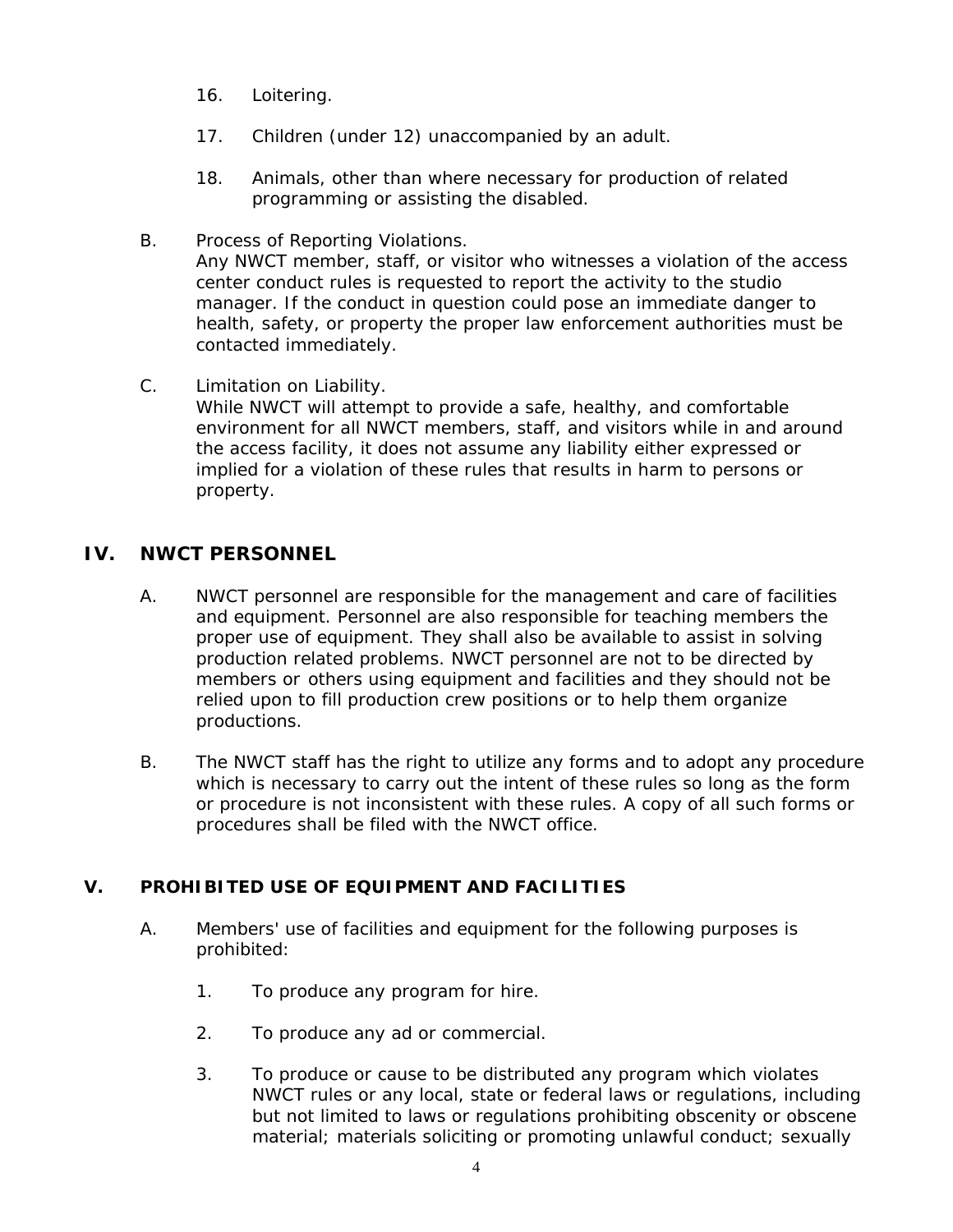explicit conduct;or concerning copyright; patent; trademark; or licensing matters.

- 4. To produce a personal program or event such as, but not limited to, an engagement or wedding, birthday/anniversary party, baby/wedding shower or audition/resume tape unless it can be satisfactorily demonstrated to the Executive Director that the program has significance for area residents.
- B. Members who violate these rules will be assessed a rental charge as follows:
	- 1. Portable camera \$300 per day.
	- 2. Editing \$80 per hour.
	- 3. Studio \$500 per hour.
- C. Members may also lose their privilege to use NWCT equipment and facilities for violating these rules.

#### **VI. FACILITIES AND EQUIPMENT USE**

Community television facilities and equipment are available free of charge to produce television programs which are specifically intended for televising on community television channels 19 and 20.

- A. Requirements to use facilities and equipment.
	- 1. All members must agree to comply with and be bound by all provisions of these rules.
	- 2. All members must execute all assurances and releases.
	- 3. All members must complete all required forms.
	- 4. All members must be responsible for the equipment and will be liable for any loss or damage, normal wear and tear excepted.
	- 5. All members using equipment and facilities will be expected to produce a program for cablecast within two months unless approved by staff.
	- 6. All members must provide their own media.
	- 7. All members must be on time to pick up and return equipment. Members must also be on time for studio and editing reservations. If a member is going to be thirty minutes late for any appointment described in this paragraph, they must telephone the appropriate NWCT employee and notify them in advance. If a member is more than one hour late for a reservation, staff may give their reserved equipment/facilities to another member and the member may be found in violation.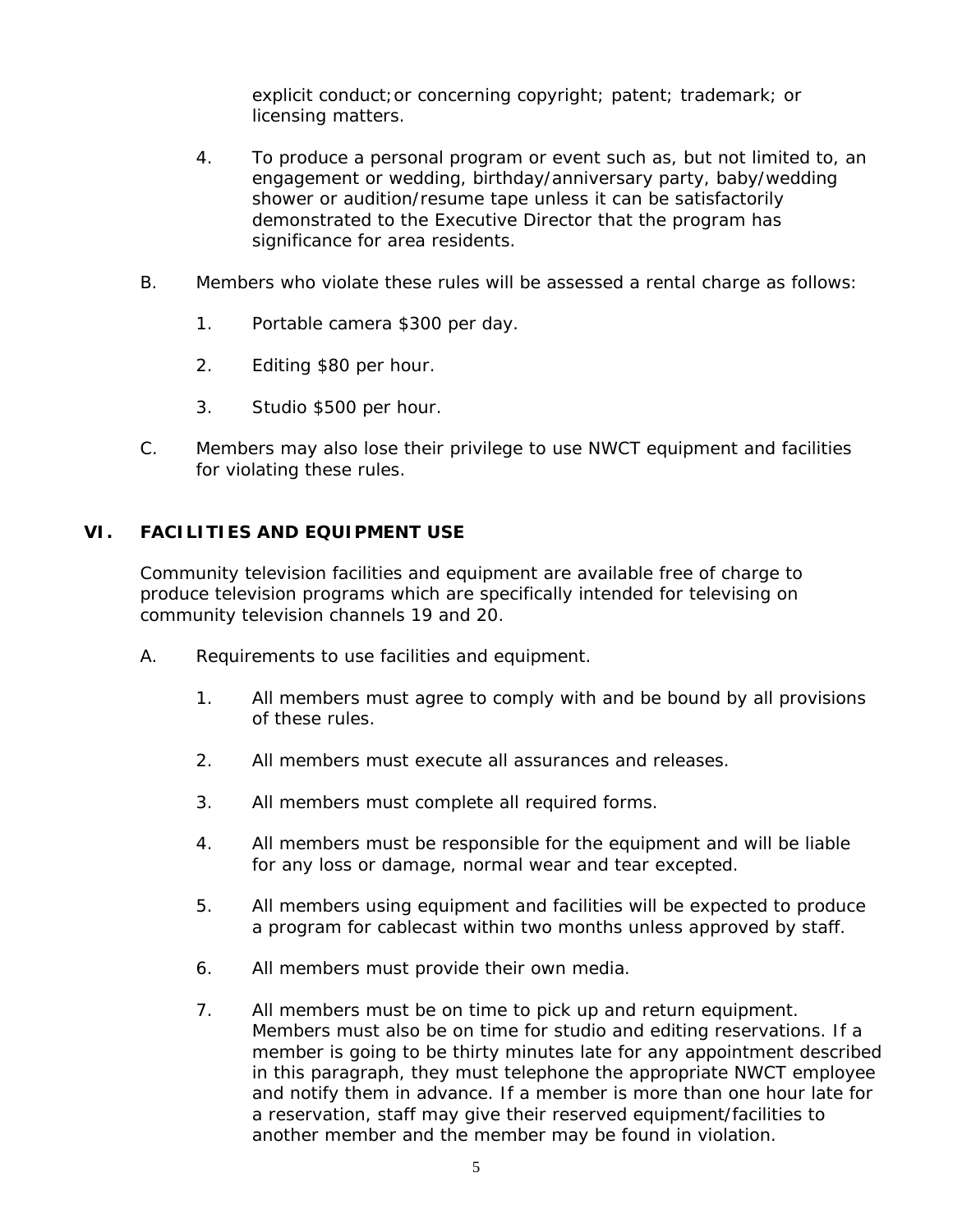- B. To reserve equipment and facilities.
	- 1. Portable equipment.

Portable cameras, portable studios, and related equipment are available Monday through Sunday on a first come, first served basis. However, NWCT members may reserve portable cameras for a weekend only twice per month and portable studios for a weekend only once per month.

- a. Reservations for a portable camera, portable studio, and related equipment are required and cannot be made more than two months in advance.
- b. Portable cameras, portable studios, and related equipment may be checked out for up to 48 hours during the week. Equipment needs exceeding 48 hours may be booked at the discretion of the access manager.
- c. Only one portable camera will be checked out per program/ event. Additional portable cameras will be available only if not in use or reserved at time of checkout.
- d. A member may reserve only one portable camera at a time.
- e. Members who are under eighteen years of age must have a parent or guardian sign for, pick up, and be responsible for all equipment, which leaves the direct supervision of a community television employee.
- 2. Studio facilities.

Studio facilities are available on a first come, first served basis and reservations may be made only by a member who is the producer of the program. The producer of the program is the person in charge and the one who has the final say as to content, guests, crew, etc. All crew participants must be members.

- a. Reservations for studio facilities are required and cannot be made more than two months in advance.
- b. Studio facilities may be reserved for up to two three-hour slots per week.
- c. No additional time may be used or reserved, and no banking or saving of time is permissible.
- d. To insure the safety of those participating in programs, studio audiences may not exceed 50 people without the consent of NWCT's Executive Director.
- e. Set storage space is available for storage of NWCT-owned set material. Set material owned by producers, which is available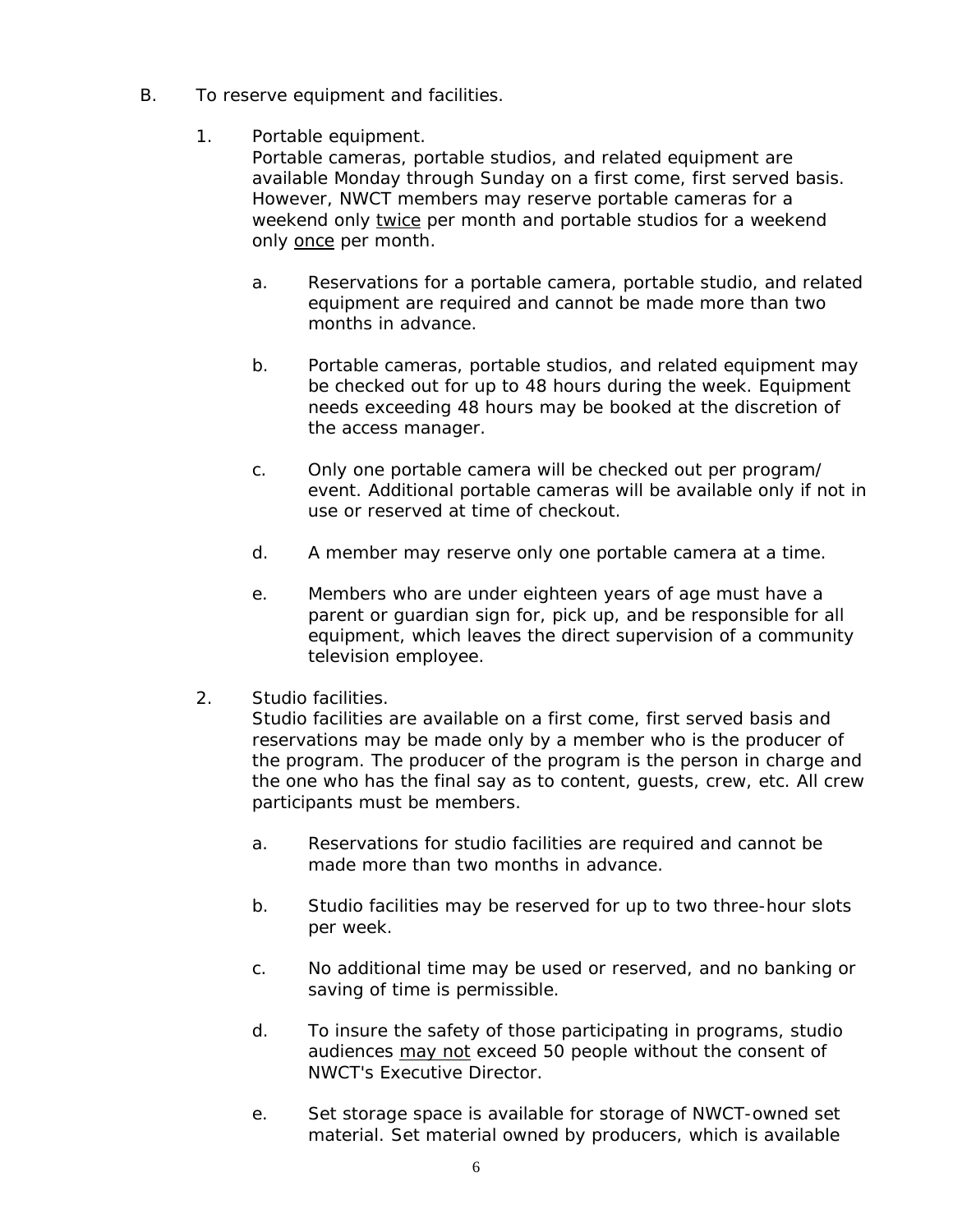for use by the public may be stored if, in the opinion of staff, it is suitable for general use and space is available. Any remaining space may be rented to producers for set storage only. No tapes or other personal property may be stored.

3. Edit suites.

Edit suites are available on a first come, first served basis.

- a. Reservations for edit suites are required and cannot be made more than two months in advance.
- b. Edit suites may be reserved up to 40 hours per month. If additional edit time is needed in one month, a written request must be made to NWCT's Executive Director. No additional time may be used or reserved, and no banking or saving of time is permissible.
- c. Due to constraints of computer storage, nonlinear editors must complete a program within 60 days. If additional time is needed to complete a program, producers must make arrangements with NWCT staff. If program files/folders are left unused for 60 days, files/folders will be deleted.
- 4. Cancellation of reservations: If a member makes a reservation for equipment and/or facilities and for any reason cannot keep the reservation, the member must notify the studio manager 24 hours in advance and cancel the reservation, emergencies excepted. Cancellations may be considered a violation of this rule and will be subject to the provisions of Section XII.
- C. Rates and charges.

The Community Television Corporation may establish rates and charges for the unauthorized use of equipment and facilities.

#### **VII. PROHIBITED PROGRAM CONTENT**

- A. Advertising materials or other program content which promotes a commercial product, service or business firm.
- B. Programming which contains obscene material, sexually explicit conduct, or materials soliciting or promoting unlawful conduct, as those terms are defined or interpreted in regulations issued by the Federal Communications Commission. See Attachment A.
- C. Material which seeks to raise money or solicit donations for any group, business or nonprofit organization with the exception of NWCT approved fundraising events—the proceeds of which shall be used to support NWCT and its mission.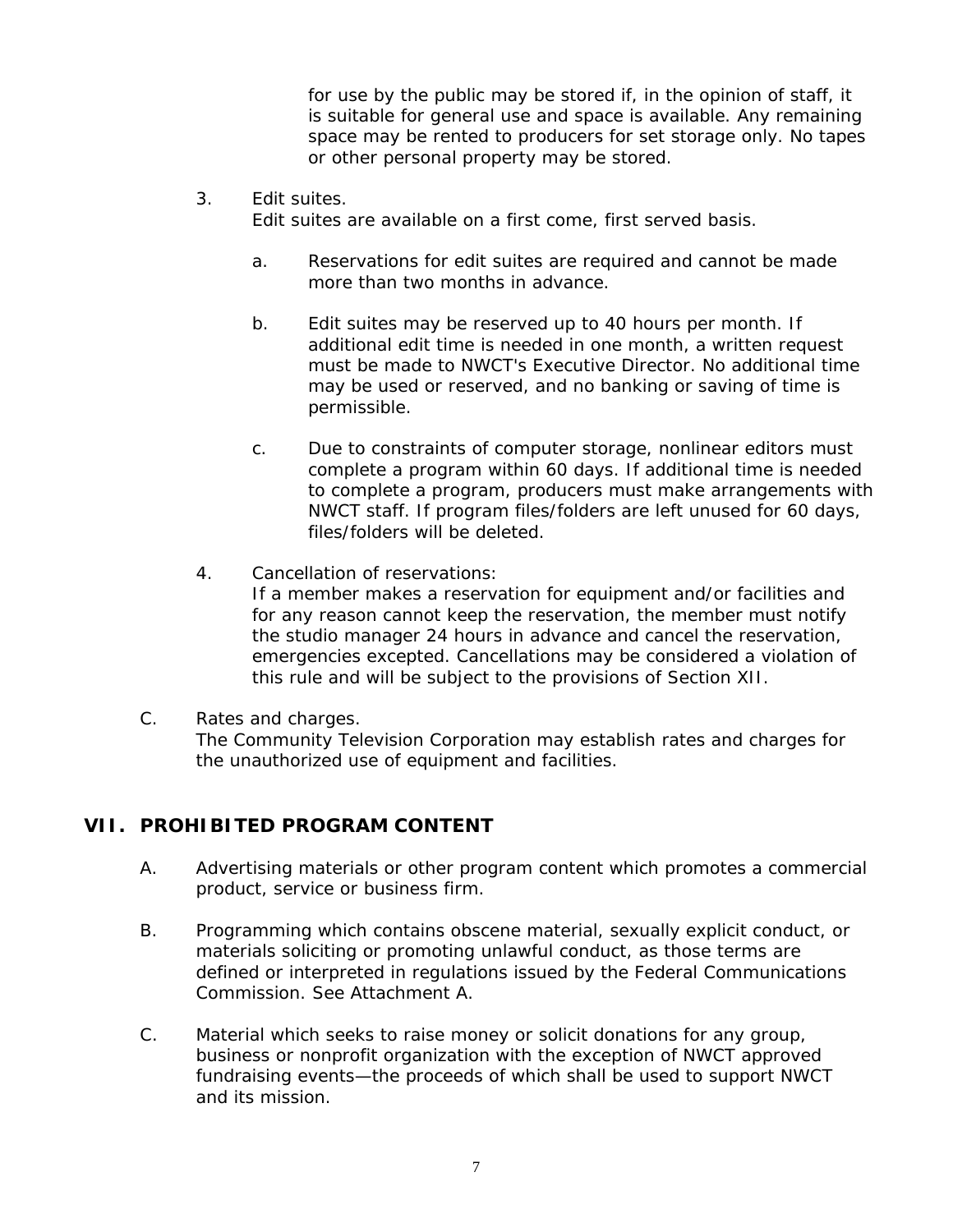- D. Personal programming or events such as, but not limited to, an engagement or wedding, birthday/anniversary party, baby/wedding shower, or audition/ resume tape unless it can be satisfactorily demonstrated to the Executive Director that the program has significance for area residents.
- E. Programming which violates any federal, state or local laws, or rules or regulations adopted pursuant to such laws, including but not limited to infringement of copyright, patent, or unauthorized use of trademark.

# **VIII. COMMUNITY TELEVISION PROGRAM CONTENT**

- A. Rules applicable to programs on public access channels 19 and 20.
	- 1. For a program to be cablecast on one of these channels, it must meet one or more of the criteria below. If it does not meet these criteria, but is a public access program produced in Minnesota, it will be cablecast as channel time allows.
		- a. The program must have been made with the hands-on assistance or have been produced by a member or a resident of the franchise area. Arranging for the cablecast of or sponsoring or working or volunteering for an organization which produced or made the program does not meet this requirement.
		- b. The program must have been made using NWCT equipment.
		- c. The program must have been made with the hands-on assistance or have been produced by an employee, student, or member of an organization located in our service territory on behalf of that organization and with the organization's prior approval.
		- d. The program must feature, or to a significant extent be about, a person, place, or event specific to the area we serve.
	- 2. In addition to the requirements specified above, at least 50% of the footage appearing in the program must have been shot for the purpose of cablecast on a public access channel.
- B. Technical requirements.
	- 1. Programs must be submitted on DVD, mini DV, or large cassette DV tapes.
	- 2. Media must be accurately timed and labeled accordingly to ensure full presentation and must be presented rewound and ready for cablecast.
	- 3. Members planning live presentations must consult with NWCT staff concerning the special demands of live production and must comply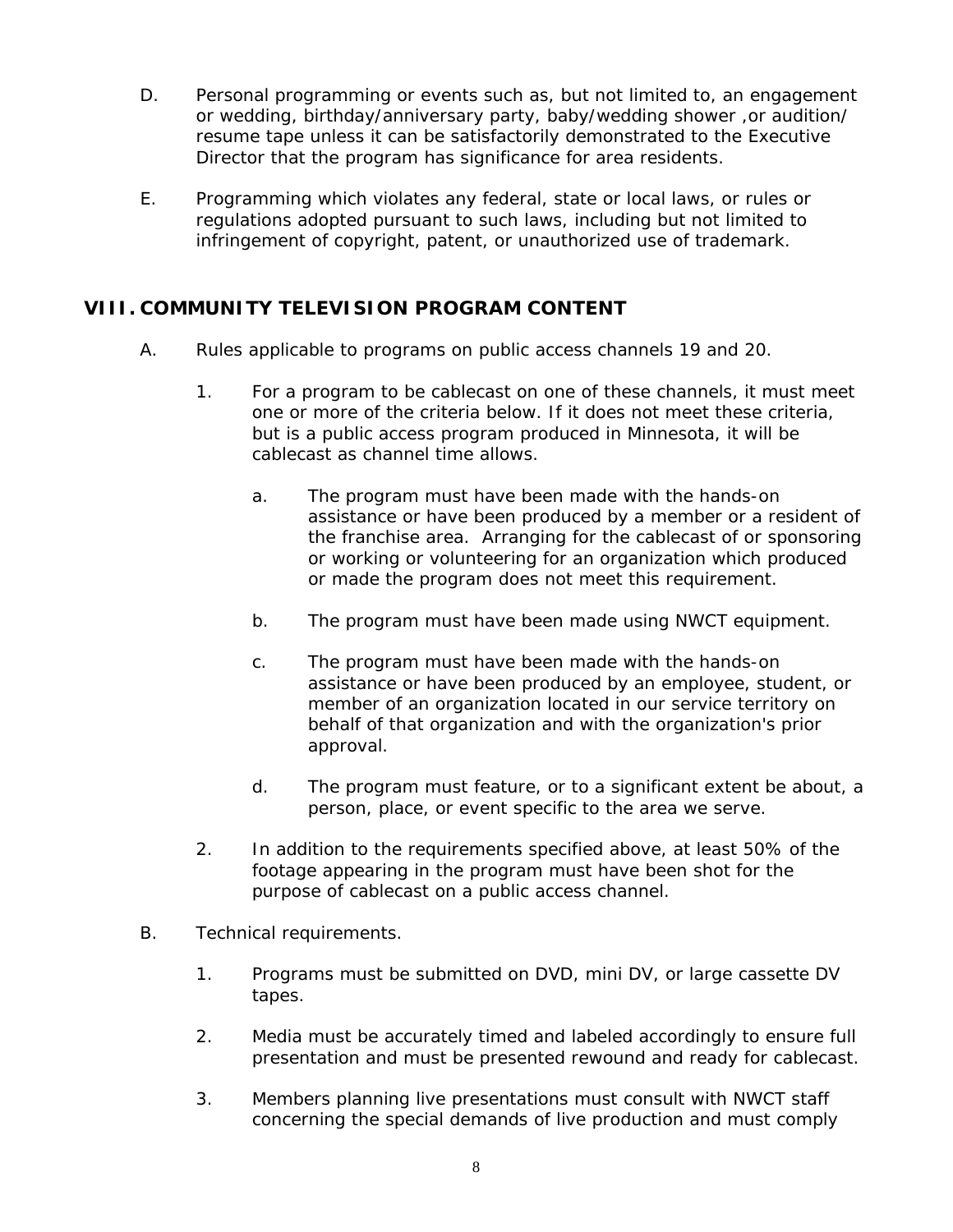with such additional requirements as may be deemed necessary by NWCT staff.

C. Obtaining necessary clearances.

All individuals who are submitting programs must make all necessary arrangements with and obtain required clearances from broadcast stations, networks, sponsors, music licensing organizations, performers' representatives, authors, composers, and any and all other persons or entities whose material they use in whole or part.

D. Content of programs.

Those submitting programs for cablecast are responsible and liable for program content. The Northwest Suburbs Cable Communications Commission (Commission) and NWCT assume no responsibility or liability for the content of any program produced by members or any other person or group.

Those submitting programs for cablecast are responsible for the program content. All those submitting programs will indemnify and hold the Commission, NWCT and the cable company, their officers, directors, and employees, harmless from any and all liability or other injury, including, but not limited to, costs of defending claims or litigation arising from or in connection with:

- 1. Claims for failure to comply with any laws, rules or regulations of federal, state or local government;
- 2. Claims of libel, slander or invasion of privacy;
- 3. Claims of infringement of copyright, patent, or unauthorized use of any trademark;
- 4. Claims of other injury or damage in law or in equity which claims result from or are connected with the user's use of NWCT equipment, facilities, channel transmission, or other resources.
- E. Programs promoting political candidates. See Attachment B. For the purpose of these rules, a political candidate is a person who has filed for public office and that person remains a political candidate until after the election for that office.

That person or **A CAMPAIGN REPRESENTATIVE** must comply with all the rules contained herein and, in addition:

- 1. Is limited to a total of one-half (1/2) hour per week of channel time (includes accompanying replays).
- 2. Program content must be in compliance with the Minnesota Fair Campaign Practices Act. NWCT is not responsible for any violations.
- F. Underwriting and plugs. Advertising material or other program content which promotes a commercial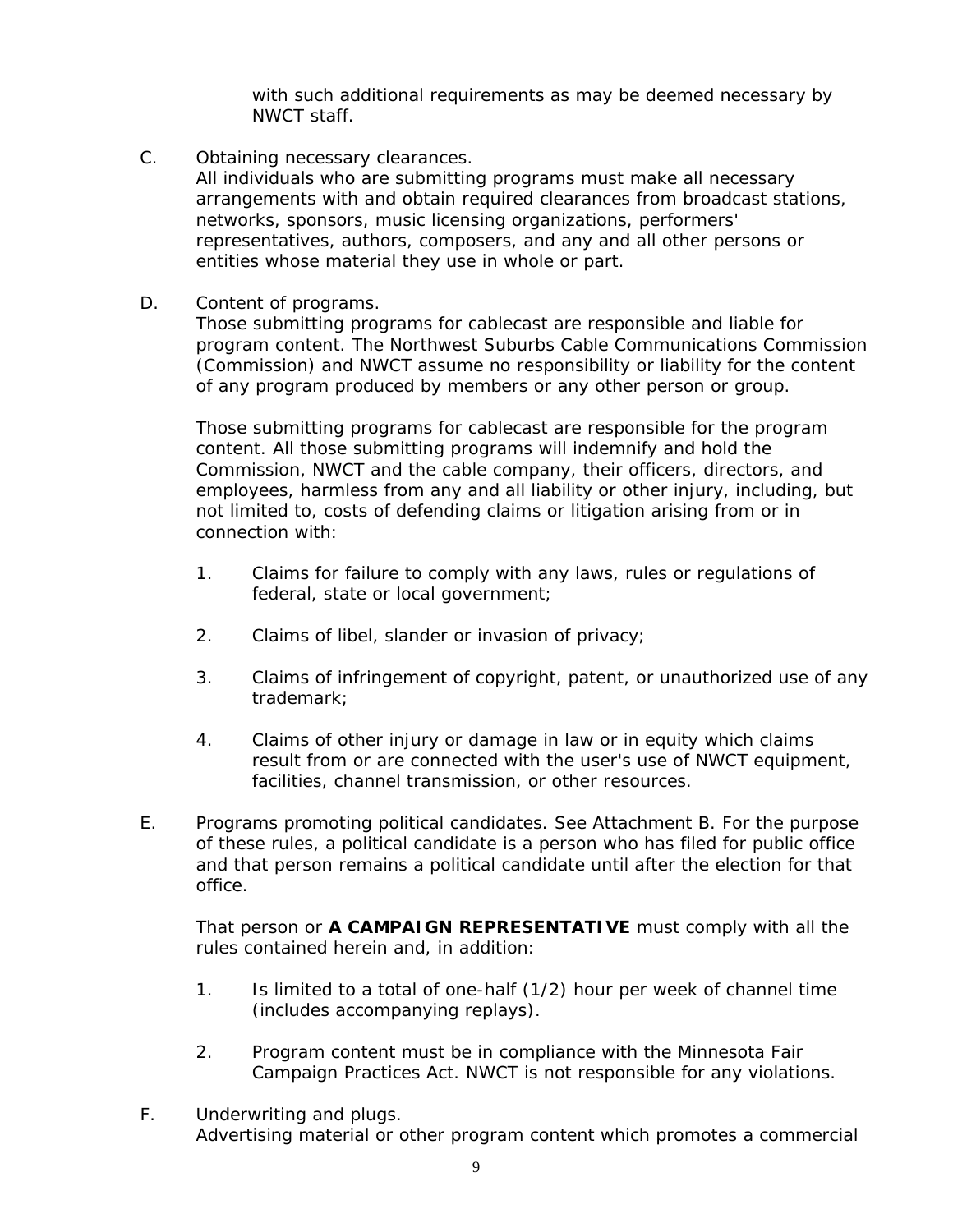product, service, or business firm is considered a plug. However, NWCT permits programming which contains program underwriting credits and plugs under the following conditions.

- 1. Underwriting.
	- a. NWCT may program underwriting credits according to policies adopted by NWCT.
	- b. The proceeds from underwriting can only be used to pay for the direct costs of the program, costs such as sets, copies, Channel 6 fees and crew refreshment. The proceeds cannot be used to pay or otherwise compensate producers, hosts, or other crew members including guests.
	- c. Programs may not discuss services or show products or banners of underwriters. Underwriters cannot be guests or appear on programs which they sponsor.
	- d. Underwriting credits may only appear at the beginning and end of the program only.
	- e. Underwriting must be clearly identified as credits by stating, "This program was made possible (in part) by a grant from \_\_\_\_\_\_\_\_\_\_\_\_\_\_."
	- f. Underwriting may be no longer than 15 seconds per underwriter and no longer than 30 seconds regardless of the number of underwriters.
	- g. Underwriting may not contain comparative or qualitative language about the underwriter or its product.
	- h. Underwriting may not mention or display price, specific address or phone number of the underwriter.
	- i. Underwrtiting may display on screen the name of the underwriter.
- 2. Plugs.

The primary purpose of programming on public access channels is to inform and entertain, not to promote or sell goods or services. However, it is permissible to plug or mention a product or service of a guest(s) or subject(s) of a program if the producer, host, or other crew members have no direct financial interest in the product or service. These plugs may not become excessive (no more than twice per show). Plugs which include a phone number or address or display the product may occur only once during a program and may not be longer than ten seconds.

G. Preview of programs by NWCT.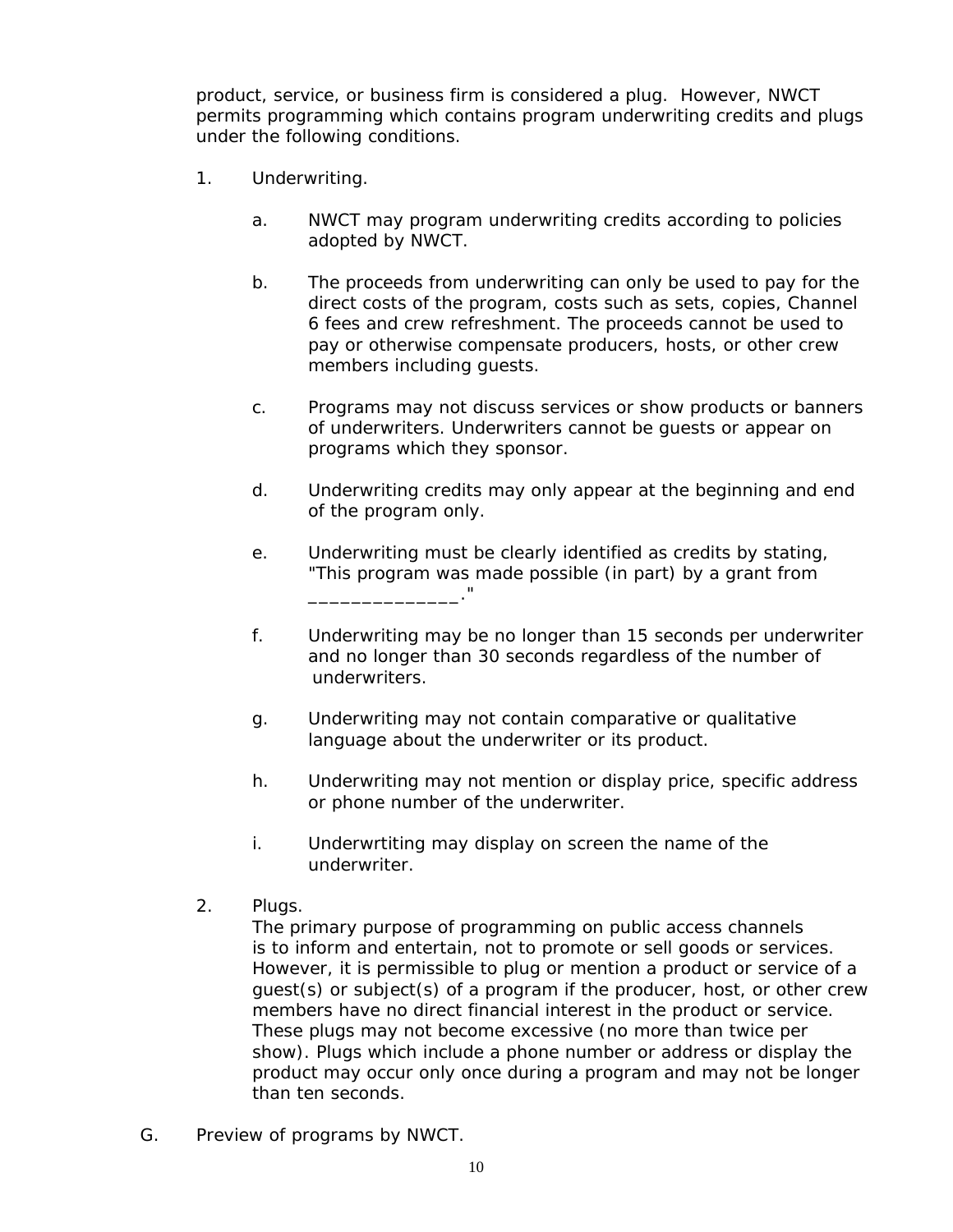NWCT reserves the right to preview prior to cablecasting any program to determine whether or not the theme and content of the program is consistent with the description of the program provided by the user, and to determine whether or not the program violates these rules. If the Community Television Corporation finds that any of these rules would be violated by cablecasting a particular program, it may request the user to remove the portion or portions of the program which would constitute the violation. If a user refuses to remove the material, which constitutes the violation, the user's program will not be cablecast. The user may then request a review of the decision by the NWCT Board of Directors. The preview of a program by NWCT does not relieve the person submitting the program from any responsibility for the content of the program.

#### **IX. PROGRAM SUBMISSIONS**

- A. Programs which meet the requirements specified in Section VIII will be cablecast in accordance with the following rules:
	- 1. Public access channels are available on a first come, first served basis. Regular timeslots are also considered when scheduling.
	- 2. Requests to program the public access channels must be made on forms provided by NWCT not more than six weeks or less than two weeks prior to the desired dates of cablecast. This rule may be waived by staff.
	- 3. Each program will be cablecast at least once between the hours of 4 p.m. and 12 a.m. Additional cablecasts will be at the discretion of NWCT staff taking into consideration available channel time.
	- 4. Producers submitting programs not suitable for children must check the appropriate box on the NWCT Release Form. Programming will be cablecast between 10 p.m. and 12 a.m.
	- 5. Programs will be scheduled according to open channel time.
	- 6. Before and after any program, NWCT reserves the right to present a disclaimer and to identify or otherwise promote or provide information about organizations which support NWCT.
- B. Members who produce recurrent programs may apply for a regular timeslot. Members may submit programming for a regular timeslot on a weekly, biweekly, or monthly basis. Timeslots are granted at the discretion of NWCT staff and include the following requirements:
	- 1. To be eligible for a regular timeslot, a program must be produced by or made with the hands-on assistance of a member.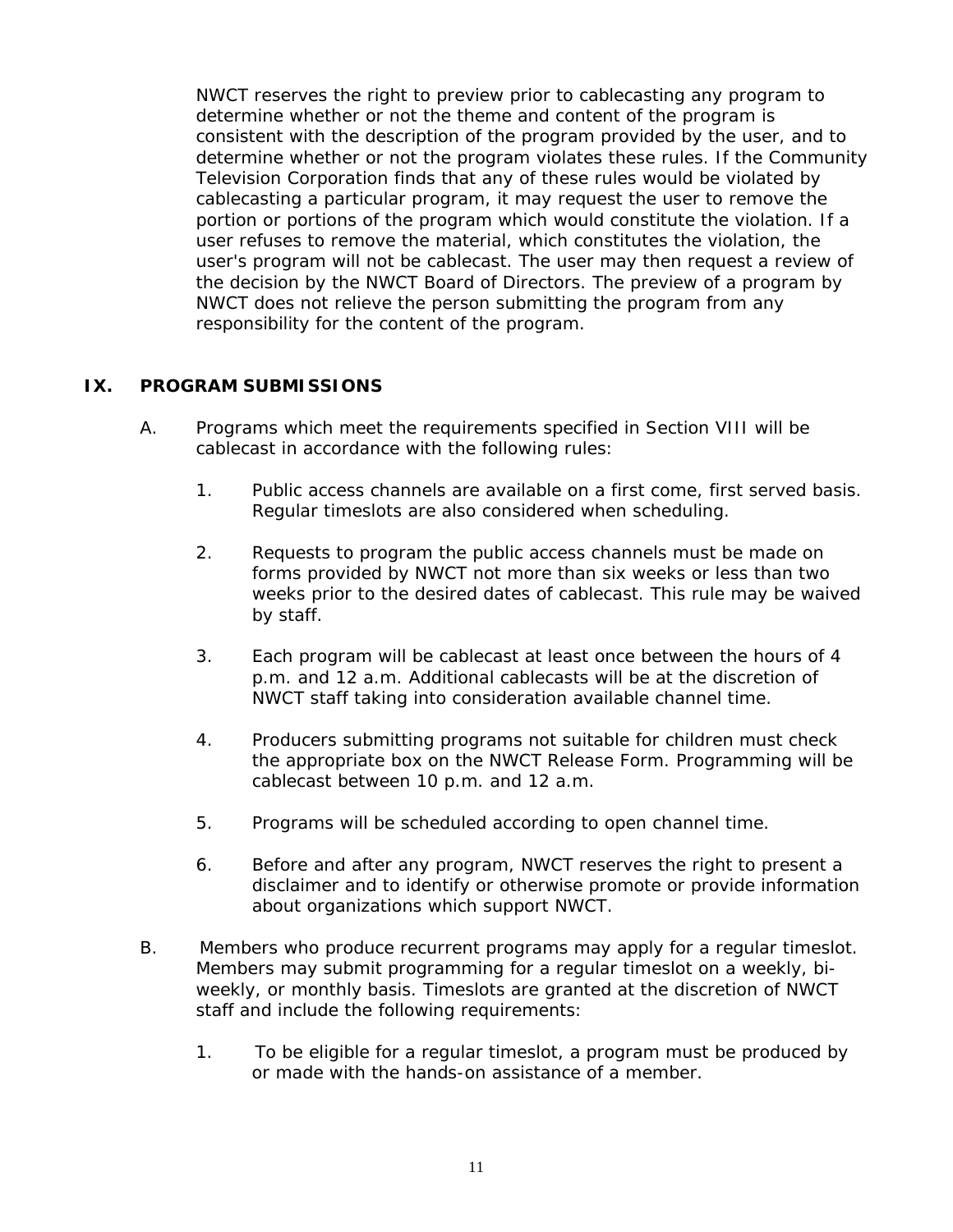- 2. Arranging for the cablecast, sponsoring, or working/volunteering for an organization which produces a program does not make a program eligible for a regular timeslot.
- 3. Members must have produced and submitted at least three programs prior to applying for a regular timeslot.
- 4. One regular timeslot is granted per member/producer NOT per program produced.
- 5. If a member fails to meet the criteria of their timeslot application or fails to turn in new programs in a timely manner, their program slot will be cancelled and they will be ineligible to apply for another timeslot for six months.

# **X. COMMUNITY TELEVISION CHANNELS**

There are three types of community television channels.

- A. Local origination channels 18 and 12 are programmed by NWCT staff. These are not public access channels.
- B. NWCT public access channels are channels 19 and 20.
- C. Dedicated institutional channels have been assigned to specific institutions subject to federal and state laws and regulations. These channels have been assigned as follows: channel 6 assigned to Twin Cities Regional Channel 6, channel 14 assigned to Hennepin County Libraries and higher education, channel 16 assigned to area cities, channel 21 assigned to School District 279, channel 22 assigned to School District 281 and 284.

NWCT does not program or control in any manner dedicated institutional channels. Programs cablecast on these channels are originated by the institution to which they are assigned. These institutions are encouraged to establish rules governing the availability and use of its channel. However, Channel 16 is also programmed by NWCT, and cities may elect to telecast their own programs or switch to programs telecast by NWCT.

# **XI. PROCEDURES FOR HANDLING ALLEGED PROHIBITED CONTENT**

Once a staff person is alerted to the fact that, or has reason to believe that the content of programming may be in violation of these Rules, the staff member shall immediately notify the studio manager. Whereupon, the studio manager and/or the Executive Director shall take the following action(s):

A. If at the time of the notification the suspected program is being cablecast, the studio manager will pull the suspect program off the air.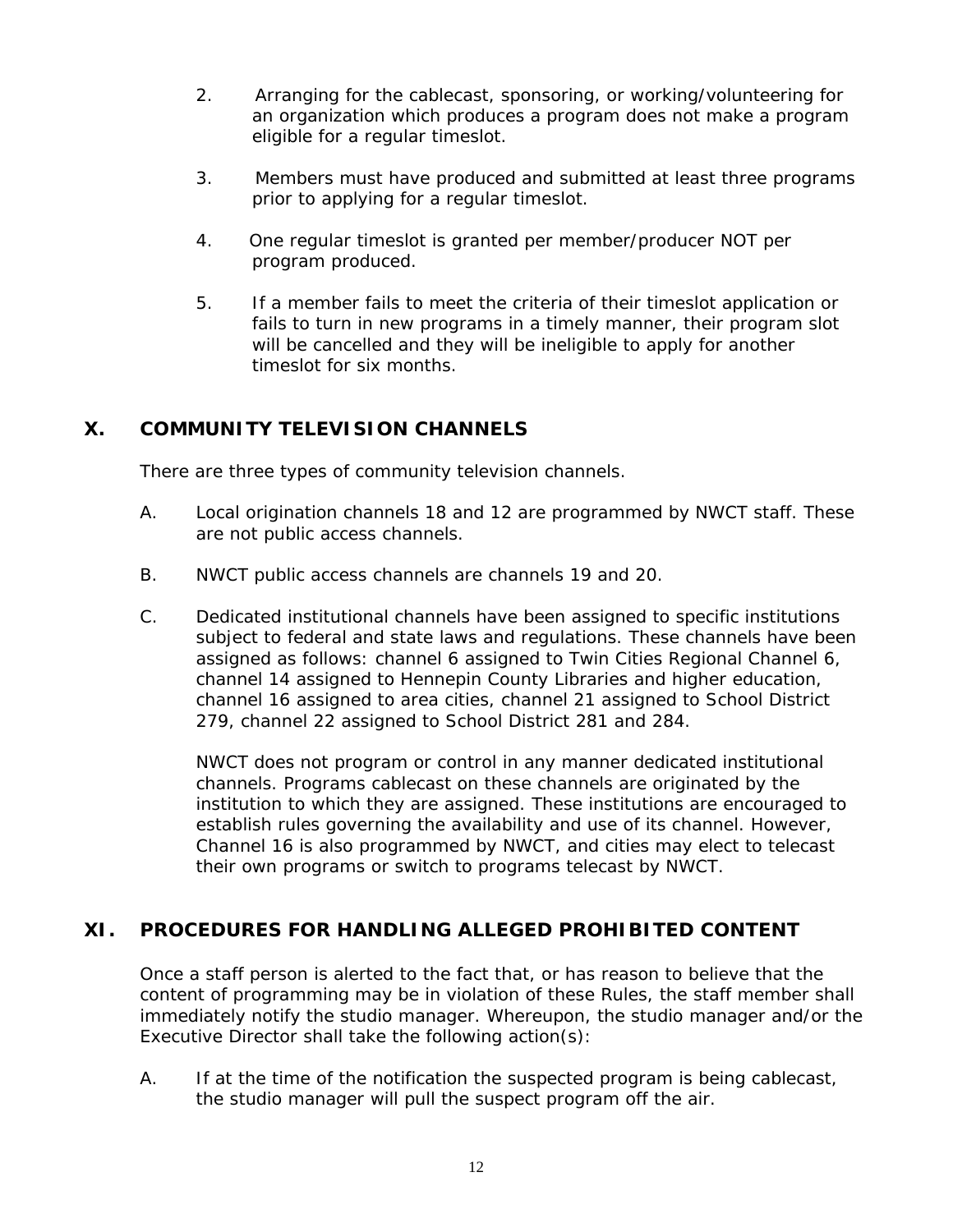- B. If at the time of the notification the suspected program is not being cablecast, the studio manager will make the program unavailable for cablecast.
- C. The studio manager shall review the program with the Executive Director to determine whether it may violate NWCT's rules.
- D. If the program is found to not be in violation of the rules by the Executive Director it will be made available for playback.
- E. If the program is in violation of the rules, the Executive Director shall notify the producer of the program regarding the alleged violation and allow the producer the option of modifying the program or appealing to the Board of Directors.
- F. If the Board of Directors determines that the program is in violation of the rules, the Board may direct the Executive Director to take appropriate corrective action, including not cablecasting the program and/or, if necessary, notifying state or local authorities.

# **XII. RULE VIOLATIONS**

A record will be kept of those members and non-members who violate these rules. Depending upon the severity or the frequency of the violation, members may be issued a verbal or written warning or may be suspended for up to six months by the Executive Director or suspended for more than six months by the Board of Directors.

#### **XIII. INDEMNIFICATION**

- A. Those using NWCT equipment, facilities or channels are responsible for the content of the programs they submit for cablecast. Prescreening of programming by NWCT will not excuse users from this responsibility. Each user agrees to hold the cable company, the Northwest Suburbs Cable Communications Commission, and NWCT harmless for any claims and attorney's fees and other costs relating to the user's programming, including, but not limited to, slander, libel, defamation and obscenity claims that matters for indemnification by programmers also include copyright, patent or trademark infringement claims.
- B. All users will hold the cable company and NWCT harmless from any and all claims relating to the use of the facilities, equipment and channel time.

#### **XIV. APPEALS**

Any person who disagrees with a decision of the Executive Director as to the application of these rules or a decision by the Executive Director to suspend them